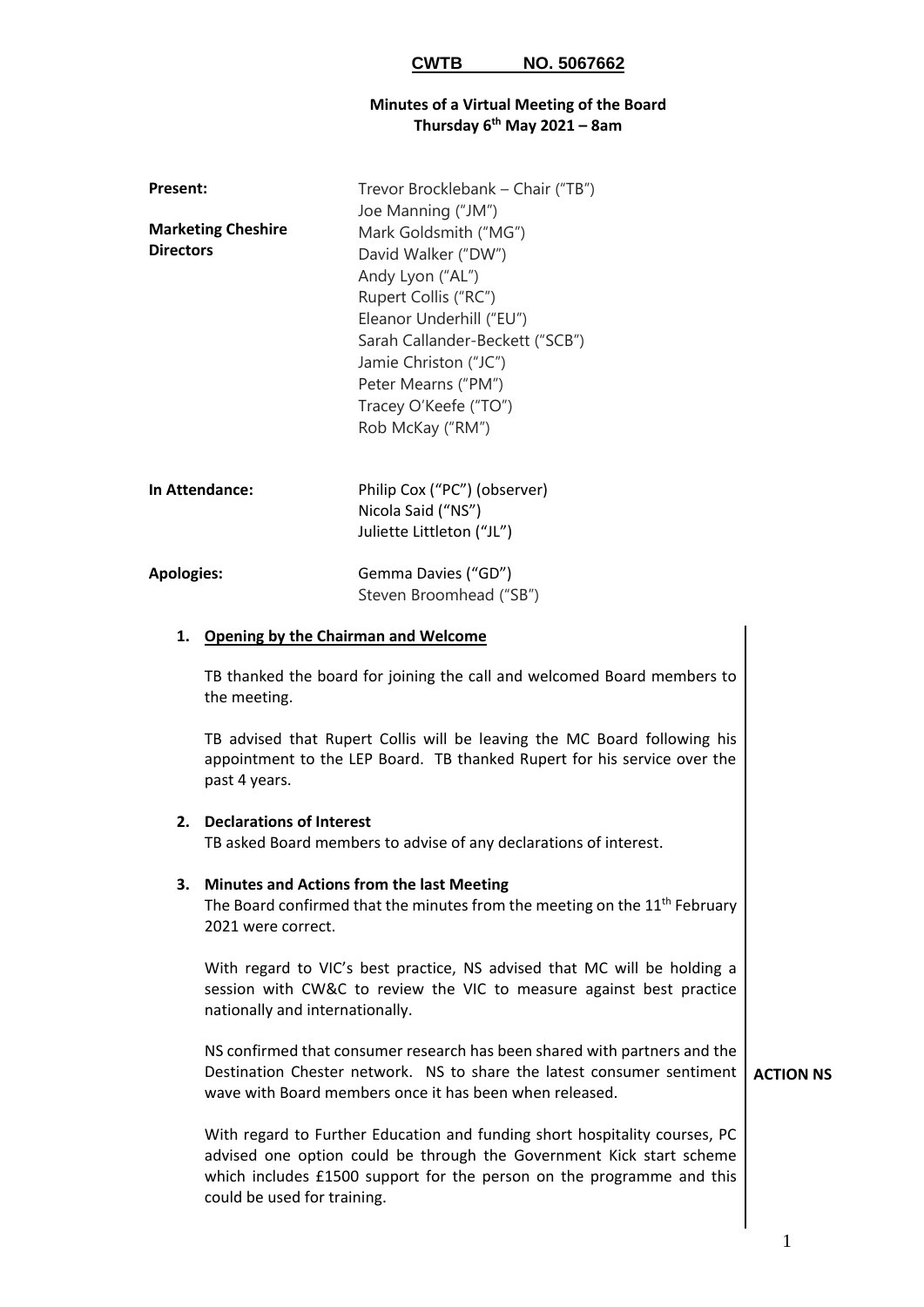### 4. **Board Matters**

### **Purpose Pyramid**

TB referred to the purpose pyramid circulated within the board pack advising that this is the first draft to start discussions.

JM introduced the pyramid advising that the LEP vision and language has been used to create the first draft.

Underneath this we have started to differentiate MC and have set out a range of deliverables with an emphasis on our key role for the visitor economy and broadening our work in the future. The core capabilities are included as leadership, influencing, networking, and engaging with partners, coupled with our in-house skills around brand design, marketing and digital.

#### **Comments from Board**

- It was suggested that we should replace 'to lead' with 'to empower'.
- Understand the overarching idea of linking up with the LEP's value but there is a need to be more specific to MC. The top 3 should centre around MC's purpose and vision and then behind that the LEP vision and purpose could be included.
- It was stated that MC alongside the critical role with the visitor economy, has a fundamental role to play in terms of place marketing to assist with encouraging people to relocate and work in the area.
- It was suggested that we should have a temporary short-term purpose for recovery of the visitor and hospitality sector, and then longer-term vision for the place. There is a need for a clear view of our component customers then create a 4-year plan.

It was agreed that TB/JM/NS would review the comments from the board and incorporate into the pyramid with an aim to share with the board before the end of May.

A conversation for the future would be to look at a sustainable inclusive Visitor Economy to take the breadth of the vision to make it real for our destination, stakeholders, and partnership networks.

## **5. Board Briefing Note / CEO Report**

JM referred Board members to the report circulated within the Board pack and highlighted the following key items.

- We have received positive feedback on the initial reopening with a few businesses looking to diversify their offer.
- Cheshire Day in March was hugely positive with a significant number of businesses participating on social media.
- A list of press coverage was included within the paper detailing the local and national coverage we have received.
- We have continued the secondment of MC staff into the Growth Hub with MC employees being upskilled and supplying important business support via the Growth Hub.
- The Chester VIC reopened on the 12<sup>th</sup>April, footfall has been low, however the team remain engaged in other parts of the MC business.

**Action TB/JM/NS**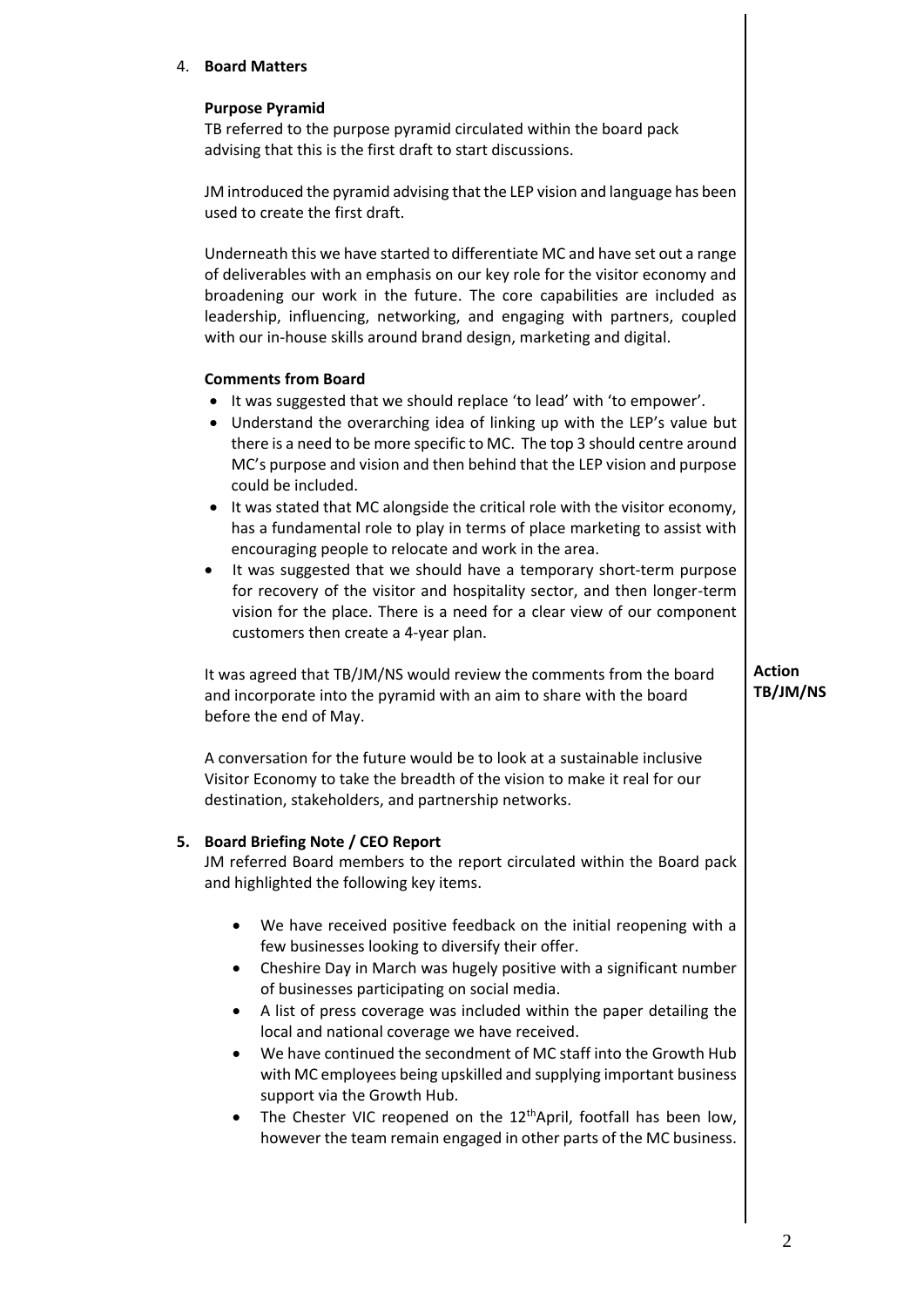# **Comments from Board** • It was advised that the National Trust visitor numbers have been quieter than expected the booking system has not helped as members tend to prefer spontaneous visits, the NT are now starting to allow walk in visits and are looking forward to indoor opening on  $17<sup>th</sup>$  May, when the houses can reopen. Membership renewal is going well. • Chester Zoo had positive visitor numbers when the weather was good, members must book online which is not popular with the membership. Will be removing the booking system for members. The Zoo is receiving lots of enquiries for  $21<sup>st</sup>$  June onwards, there is a general assumption that all restrictions will be lifted. On average receiving 3K visitors a day and school visits are now also taking place. • There is a need to capture the 'bank holiday every day feeling' throughout the summer, particularly for mid-week. • Storyhouse are running at 90% ticket sales for the outdoor theatre and have extending outdoor summer season from May – September.  $21<sup>st</sup>$  June will be a real challenge with the expectation that social distancing will end. It was felt that a lot of businesses with keep some of the social distancing in place to reassure visitors and we need to support these businesses. It was stated that working with the Growth Hub there is a huge crossover with partnerships, with one of the MC staff members returning to concentrate on Partnership renewals, there have been a few declines which are mainly due to commercial reasons or uncertainty when their sector will reopen. It was agreed that we would organise a specific MC induction session and it was suggested that this could be incorporated into one of our MC team meetings on a Wednesday AM. NS to circulate the partnership rate card to Rob McKay. **6. DMO Review Position Paper** JM introduced the paper which had been included in the board pack advising that the key item is that we have had the deadline for the first round of feedback and evidence gathering and we anticipate it will go quiet now while the responses are reviewed. With regard to the MC model, we can advise that after speaking to BEIS and DCMS officials regarding the LEP integration we do have a more sustainable business model that alleviates duplication of work. If DMOs are to be strategic they do need some form of funding otherwise DMOs will be operating year to year looking for other ways of earning income. **Comments from Board members** • It was stated that as well as the DMO review, the potential role between DMOs and LEPs is mentioned in the LEP review. It was acknowledged that the transition of MC from a standalone company to merging with the LEP has provided MC with a much better financial position, and a strong platform to continue engaging with our partnership network. JM stated that network engagement is critical to our future model, in terms of both delivery and intelligence gather. It was questioned if there is a need to wait for the outcome of the DMO review to inform our strategy going forward? JM advised that there is a lot of policy and economic uncertainty this year and suggested we should balance our long-term vision with a one-year delivery plan. **Action NS/SP Action NS**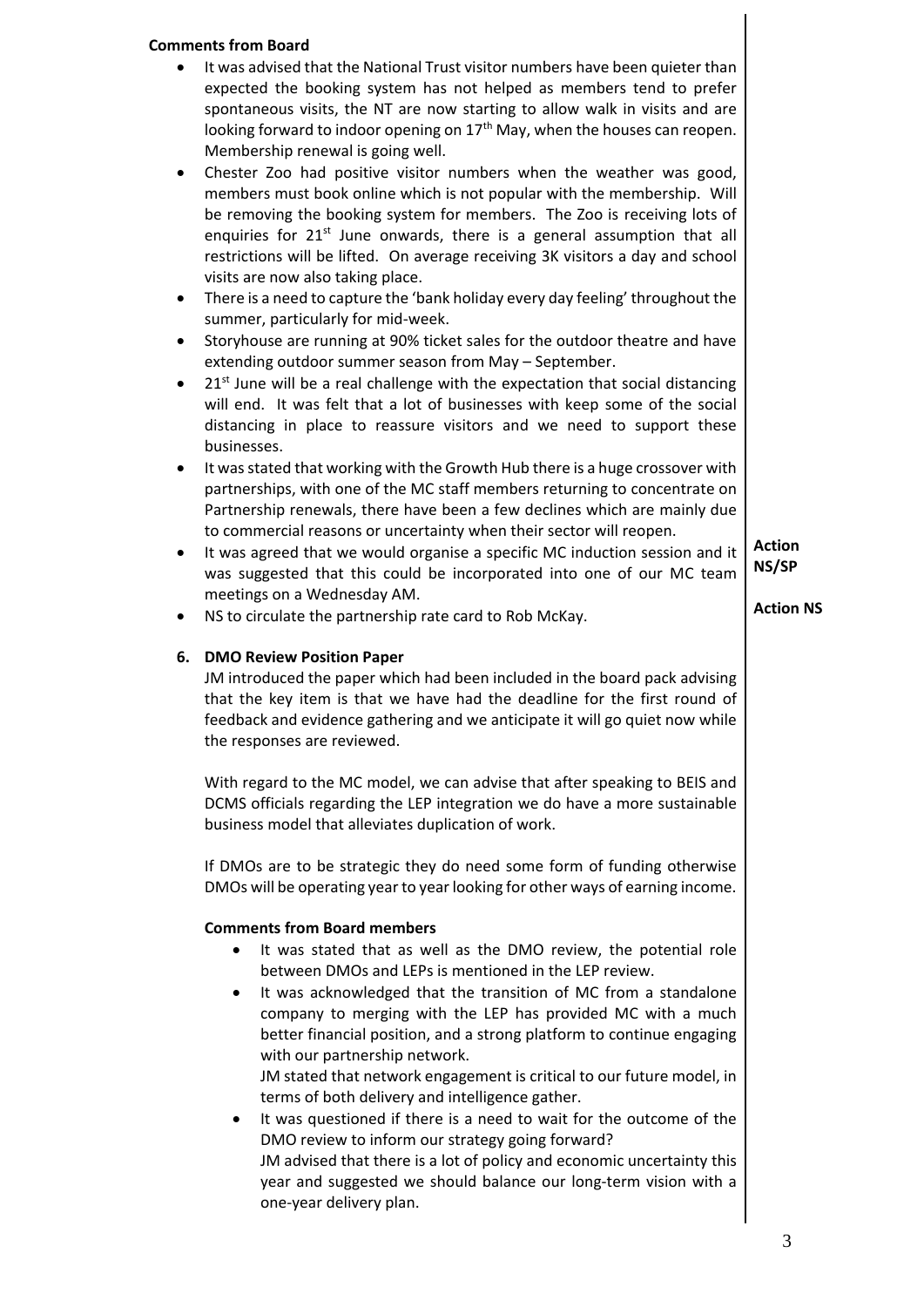JM advised that the intention is to issue a local press release regarding the appointment of new board members and in doing this we can start to get these subliminal messages out.

### **7. Destination Chester and Cheshire**

Jamie Christon updated the board on the progress advising that Chester has lots of different organisations trying to do different things with limited success. We have therefore pulled together every group in Chester that plays a part in the VE including the council, MC, LEP, BID etc.

With the emergence of a roadmap out of Covid earlier this year and the funding opportunities, we formed a steering group within the network to put together a bid for funding. It had to be sustainable and with the possibility of being used within other towns in the county.

JM advised that the concerted effort around Chester incorporates the Chester cluster including the Zoo, Cheshire Oaks, National Waterways Museum, etc. This is not being done at the expense of the wider Cheshire area where we do see a number of opportunities, and we intend to develop our Destination Cheshire work with a new Chair.

 We are also engaging with Warrington regarding the Welcome back funding.

We also recognise the importance of supporting businesses in the rural area and have set up a rural task group including officer and Councillor representatives for both Cheshire East and Cheshire West.

JM advised that the proposition differs greatly across Cheshire, therefore we are engaging at officer level with the different organisations to ascertain what role MC can undertake.

It was suggested that Destination Cheshire consider a different approach i.e., use the great place to live, work etc as it will be a less targeted approach than in a city, creating a shared view to act as a hub.

The Board thanked Jamie Christon for all the work he has put into Destination Chester.

#### **8. Company Finances**

**TB introduced DW give an overview of the company finances.**

DW gave an overview of the draft year end results for 31<sup>st</sup> March 2021 stating that MC is set up as a not-for-profit organisation. In past years MC has generating a profit and in doing so has built up reserves which has helped us through the pandemic.

DW advised that Marketing Chester was set up to deal with the Christmas market, due to the cancellation of the Christmas Market in 2020 Marketing Chester does not have sufficient assets to repay Marketing Cheshire. Following discussions with our auditors it was agreed to recommend that a provision is taken on this asset reducing our profits.

The Audit Committee are happy to recommend to the board that the accounts are forwarded to the auditors. The board agreed that we are in a satisfactory position to continue trading.